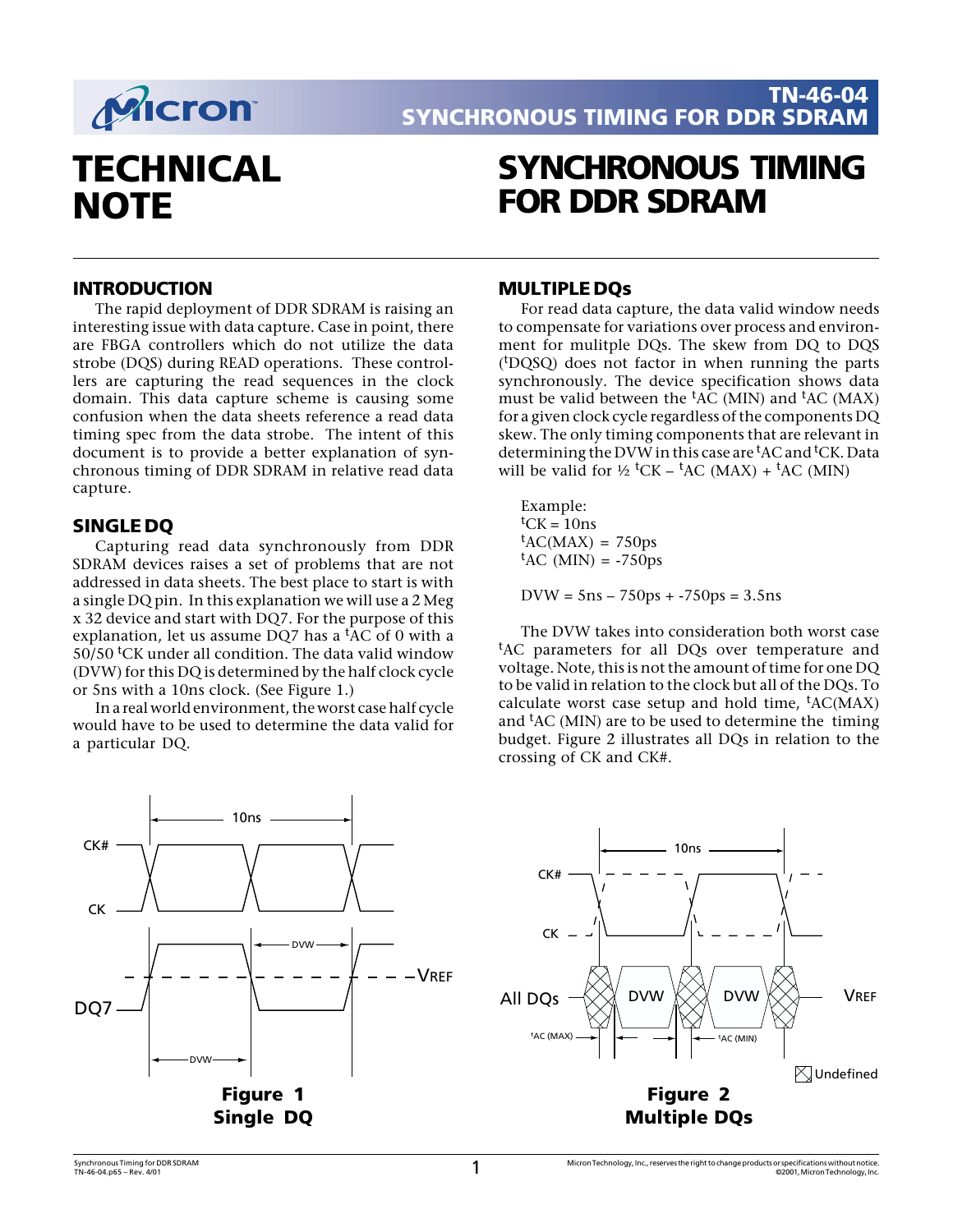

## **TN-46-04 SYNCHRONOUS TIMING FOR DDR SDRAM**

## **DATA CAPTURE**

There are several ways to perform a data capture using the controller. The two most prevalent methods are to use either a quarter clock or half clock for the DDR SDRAM controller. The controller will run an internal clock at four times the frequency of the DDR clock and use the rising edge to capture data with the quarter clock scheme, as shown in Figure 3. The half clock scheme works in a similar fashion with the internal controller clock running at two times the DDR clock rate, also using the rising edge to latch data, as shown in Figure 4. However, the half clock scheme can be misleading due to the negative hold times that are inherent to this type of design.

## **SETUP TIME**

Note that the setup time is calculated with <sup>t</sup>AC (MAX) and ½ <sup>t</sup>CK in relation the DRAM, not the controller. Subtracting <sup>t</sup>AC (MAX) from ½ <sup>t</sup>CK will provide worst case setup time at the DRAM, in relation to the desired clock edge for all DQs on the bus. Also note that the signal flight time and clock skew must be accounted for on the controller side to align the half clock or quarter clock delay in the controller.

#### **HOLD TIME**

The hold time is calculated with <sup>t</sup>AC (MIN). DDR parts guarantee data to be valid up to <sup>t</sup>AC (MIN) for all DQs of the falling edge of the DDR clock. The PCB flight time and clock jitter will shift this, and must be accounted for. As mentioned previously, if the controller is using a half clock scheme to latch data the hold time in most cases will be negative.

## **SUMMARY**

The main point to remember when developing a timing budget for synchronous read data capture is the only DDR SDRAM timing parameters required are <sup>t</sup>AC(MIN) and <sup>t</sup>AC(MAX). From these two parameters, the data valid window at the pin of the DDR device can be determined. The data valid window size will not change, but it will shift in relation to clock depending PCB trace length. By adding a delay to the clock and clock bar, the window can achieve additional hold time if needed. However, adding this delay to clock and clock bar will also shift the data valid window for the WRITE commands and needs to be considered while developing the read data capture timing budget.